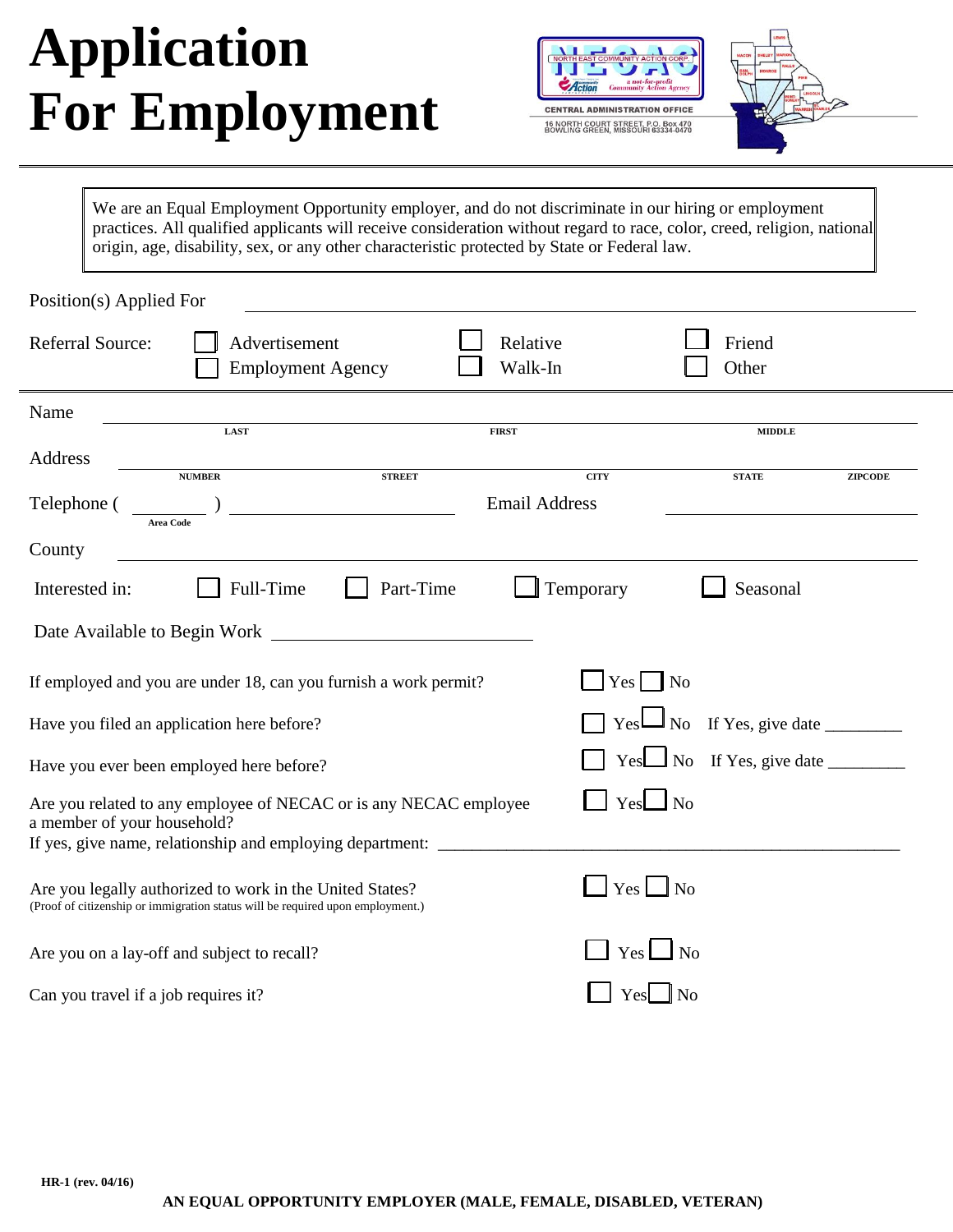## Employment Experience

Start with your present or last job. Include military service assignment and volunteer activities. Explain any gaps in employment.

| $\mathbf{1}$   | Employer                             | Telephone       | Dates Employed         |                     | Work Performed |
|----------------|--------------------------------------|-----------------|------------------------|---------------------|----------------|
|                |                                      |                 | From                   | T <sub>o</sub>      |                |
|                | <b>Address</b>                       |                 |                        |                     |                |
|                | Job Title                            |                 | Hourly Rate/Salary     |                     |                |
|                |                                      |                 | <b>Starting</b>        | Final               |                |
|                | Supervisor                           |                 |                        |                     |                |
|                |                                      |                 |                        |                     |                |
|                | Reason for Leaving                   |                 |                        |                     |                |
|                | May we contact this employer? $\Box$ | Yes<br>No       |                        |                     |                |
| $\overline{2}$ | Employer                             | Telephone       | Dates Employed         |                     | Work Performed |
|                |                                      |                 | From                   | To                  |                |
|                | <b>Address</b>                       |                 |                        |                     |                |
|                | Job Title                            |                 | Hourly Rate/Salary     |                     |                |
|                |                                      |                 | <b>Starting</b>        | Final               |                |
|                | Supervisor                           |                 |                        |                     |                |
|                |                                      |                 |                        |                     |                |
|                | Reason for Leaving                   |                 |                        |                     |                |
|                | May we contact this employer?        | Yes<br>No       |                        |                     |                |
|                | Employer<br>Telephone                |                 | Dates Employed         |                     | Work Performed |
| 3              |                                      |                 | From                   | To                  |                |
|                | Address                              |                 |                        |                     |                |
|                |                                      |                 |                        |                     |                |
|                | Job Title                            |                 | Hourly Rate/Salary     |                     |                |
|                |                                      |                 | <b>Starting</b>        | Final               |                |
|                | Supervisor                           |                 |                        |                     |                |
|                | <b>Reason for Leaving</b>            |                 |                        |                     |                |
|                | May we contact this employer?        | Yes<br>No       |                        |                     |                |
|                |                                      |                 |                        |                     |                |
| 4              | Employer                             | Telephone       | Dates Employed<br>From | $\operatorname{To}$ | Work Performed |
|                | Address                              |                 |                        |                     |                |
|                |                                      |                 |                        |                     |                |
|                | Job Title                            |                 | Hourly Rate/Salary     |                     |                |
|                |                                      |                 | <b>Starting</b>        | Final               |                |
|                | Supervisor                           |                 |                        |                     |                |
|                | Reason for Leaving                   |                 |                        |                     |                |
|                | May we contact this employer? $\Box$ | Yes<br>$\rm No$ |                        |                     |                |
|                |                                      |                 |                        |                     |                |

If you need additional space, please continue on a separate sheet of paper.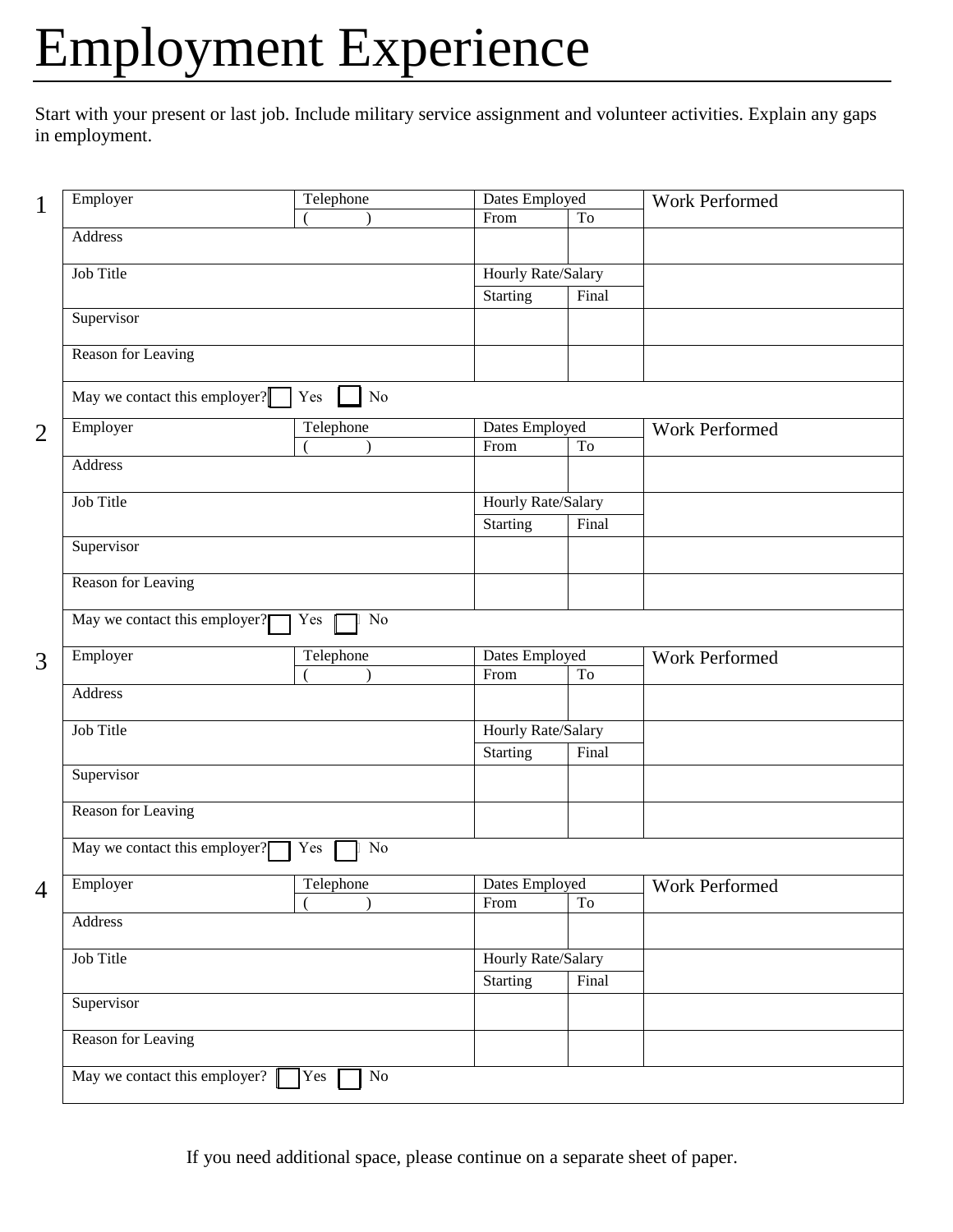### Education

|                                                             | High                | College/University       | Graduate/Professional    |
|-------------------------------------------------------------|---------------------|--------------------------|--------------------------|
| <b>School Name</b><br>City, State                           |                     |                          |                          |
| Years Completed:<br>(Circle)                                | 9<br>10<br>12<br>11 | 3<br>2<br>$\overline{4}$ | 2<br>3<br>$\overline{4}$ |
| Diploma/Degree                                              |                     |                          |                          |
| Describe Course<br>Of Study:                                |                     |                          |                          |
| Describe<br>Specialized Training,<br>Apprenticeship, Skills |                     |                          |                          |

List any licensure or certification you possess which are applicable to this position:

List any professional, trade, business or civic organizations to which you belong and any office held: (Exclude any which may indicate race, color, religion, sex, or national origin)

List any office and/or construction equipment you skillfully operate which is applicable to this position (indicate type and model):

List any computer programs and/or equipment you skillfully operate:

Indicate any knowledge, skills or abilities you may have which are pertinent to this position which have not been covered in other sections: